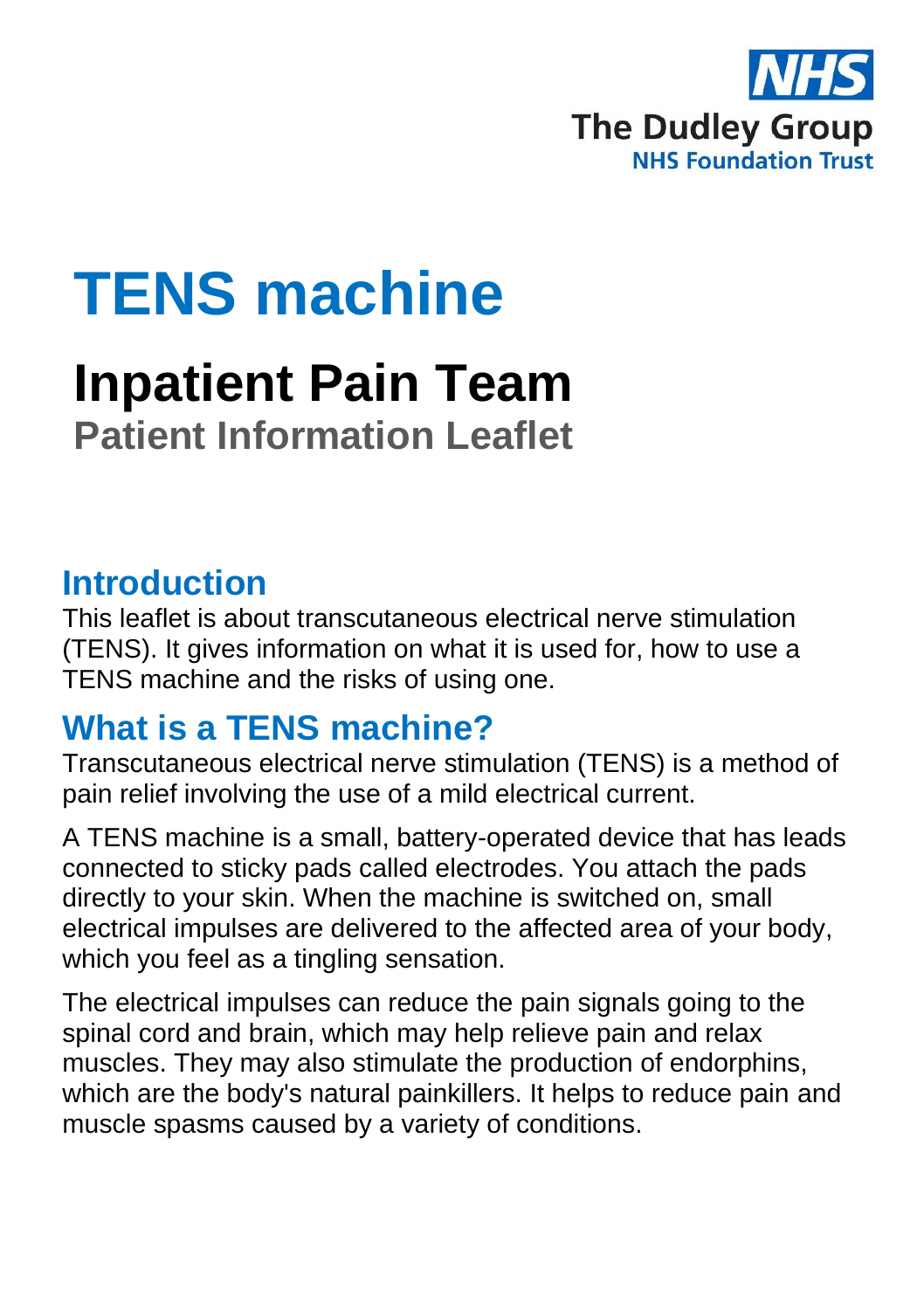## **What are the benefits of a TENS machine?**

It can help with a variety of pain conditions and it can be used instead of, or in addition to, treatments you are currently receiving. TENS machines are portable.

## **Does TENS work?**

TENS is not a cure for your pain but it can give you short-term relief whilst the machine is on. It needs to be used for a minimum of two hours at a time but can be used as little or as often as you require.

## **What are the risks?**

For most people, TENS is a safe treatment with no risks or side effects.

Some people may be allergic to the pads and their skin may become red and irritated.

#### **Do not use it if:**

- You have a pacemaker or another type of electrical or metal implant in your body.
- You are pregnant, or there is a chance you might be pregnant TENS may not be recommended early in pregnancy.
- You have epilepsy or a heart problem.
- You are driving, operating machinery, or in the bath or shower.

## **How do I use a TENS machine?**

We may advise that a TENS machine will benefit you after doing an initial pain assessment with you. The pain nurse will go through how to use the machine and will also provide you with the manufacturer's instructions and give you advice on pad placement.

The TENS machine will be given to you for use only while you are an inpatient. You can use TENS throughout the day for as long as you need, ensuring that you take some breaks.

TENS machines are small and lightweight, so you can use them while you are on the move. You can put it in your pocket, clip it to your belt or hold it in your hand.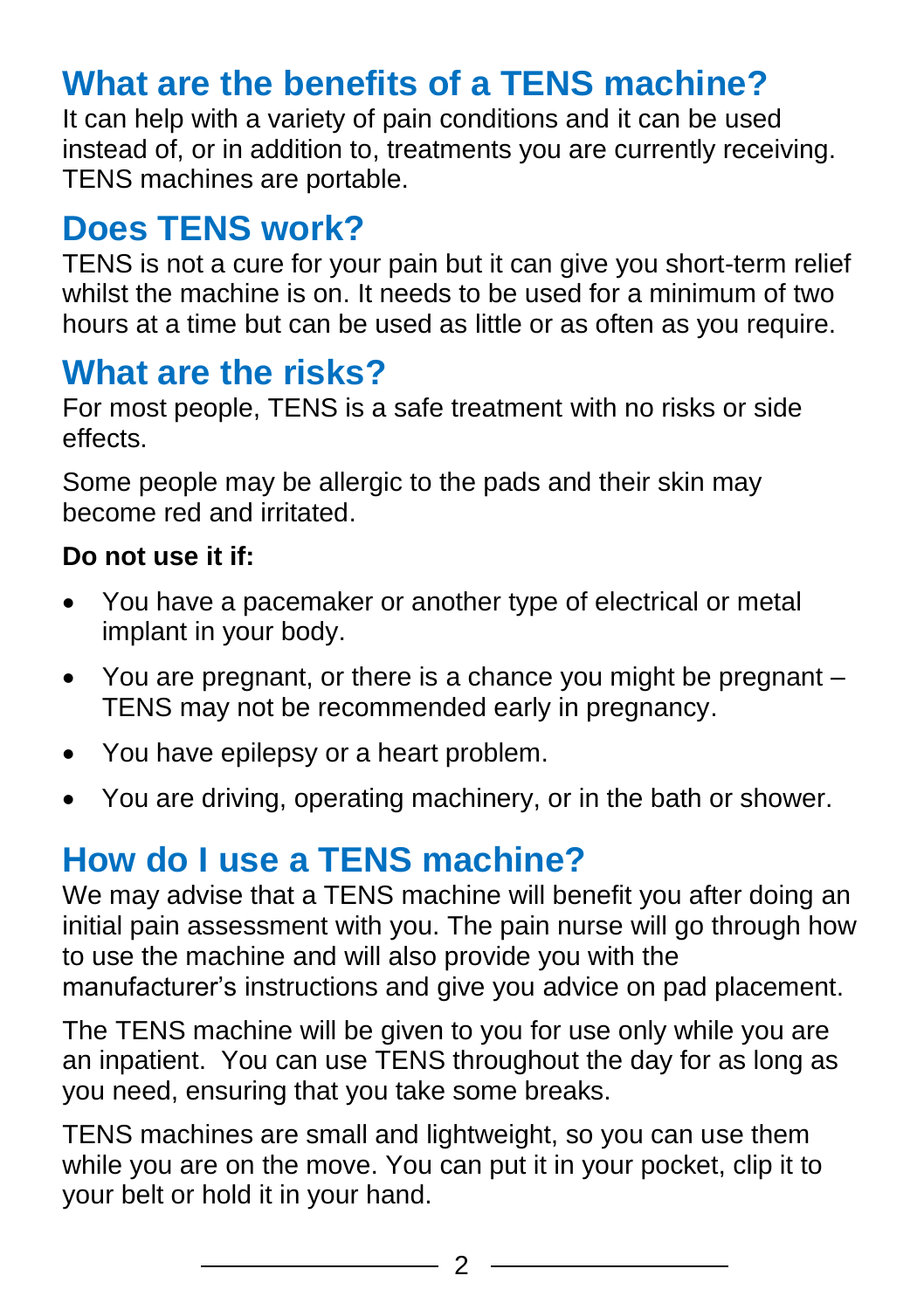#### **Precautions when using a TENS machine:**

- Do not apply pads over an area of broken or damaged skin
- Do not place pads over jewellery
- Do not get pads or the machine wet
- Avoid use whilst sleeping

## **Does it hurt when the machine is on?**

No, it should not be painful. You will feel a slight tingling sensation pass through your skin when the machine is on. You start on a low setting and gradually increase it until the sensation feels strong but comfortable. If the tingling sensation starts to feel painful or uncomfortable, reduce it slightly.

## **Can I find out more?**

You can find out more from the following website:

#### **NHS Choices**

[TENS machines](http://www.nhs.uk/conditions/tens/Pages/Introduction.aspx)